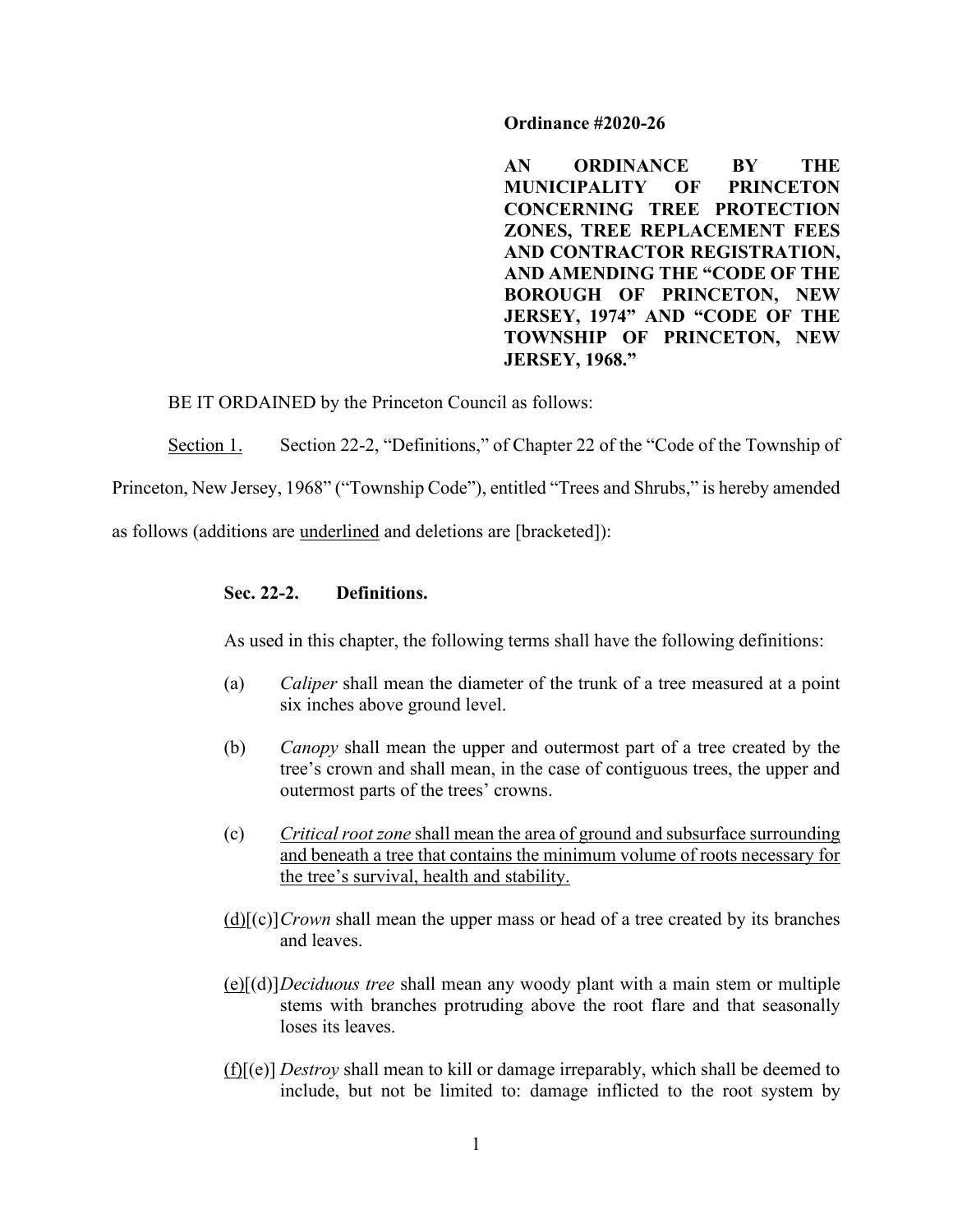machinery, storage of materials, soil compaction or change of natural grade above or below the root system or around the trunk; damage inflicted on the tree permitting fungus, pests or other infestation; excessive pruning or thinning not in conformance with American National Standards Institute (ANSI) standards, leading to a failure to thrive; paving over the root system with any impervious materials within such proximity as to be fatally harmful to the tree; or application of any substance toxic to the tree or causing the tree to be exposed to any such substance.

- (g)[(f)] *Diameter Breast Height* or *DBH* shall mean the diameter of the trunk of a tree measured at a point four and one-half feet [about]above ground level on the downhill side of the tree.
- (h)[(g)]*Drip line* shall mean an imaginary line on the surface [and subsurface] of the ground delineated by the outermost tips [limits] of the branches of a tree and measured plumb from the branches to the ground. [When the outer limits of the branches are indistinct or otherwise unclear, the drip line shall be presumed to be located one and one-half feet from the center of the trunk of a tree for each inch of the trunk DBH.] In the case of trees with multiple trunks, the drip line of each trunk shall be measured separately.
- (i)[(h)] *Enforcement officer* shall mean a certified arborist appointed by the administrator upon consultation with the shade tree commission for the purpose of enforcing the terms of this chapter.
- (j)[(i)] *Evergreen tree* shall mean a tree with foliage that remains green and functional throughout the year.
- (k)[(j)] *Ornamental tree* shall mean a tree that can be single or multiple stemmed and that grows to a maximum height of twenty-five feet.
- (l)[(k)] *Princeton Shade Tree Trust Reserve* shall mean a fund established and maintained by Princeton for purposes of planting and maintaining trees and shrubs on public property.
- (m)[(l)]*Replacement tree* shall mean, in the case of a deciduous tree, a tree which measures at least two and one-half inches in caliper, and in the case of an evergreen tree, a tree which measures at least six feet in height measured from grade. In all cases, the replacement tree shall be of a species and size appropriate for the premises on which it will be planted. Replacement nursery stock shall adhere to the American National Standards Institute [for Nursery Stock] (ANSI Z60.1).
- (n) *Root zone* shall mean the volume of soil containing the roots of a tree.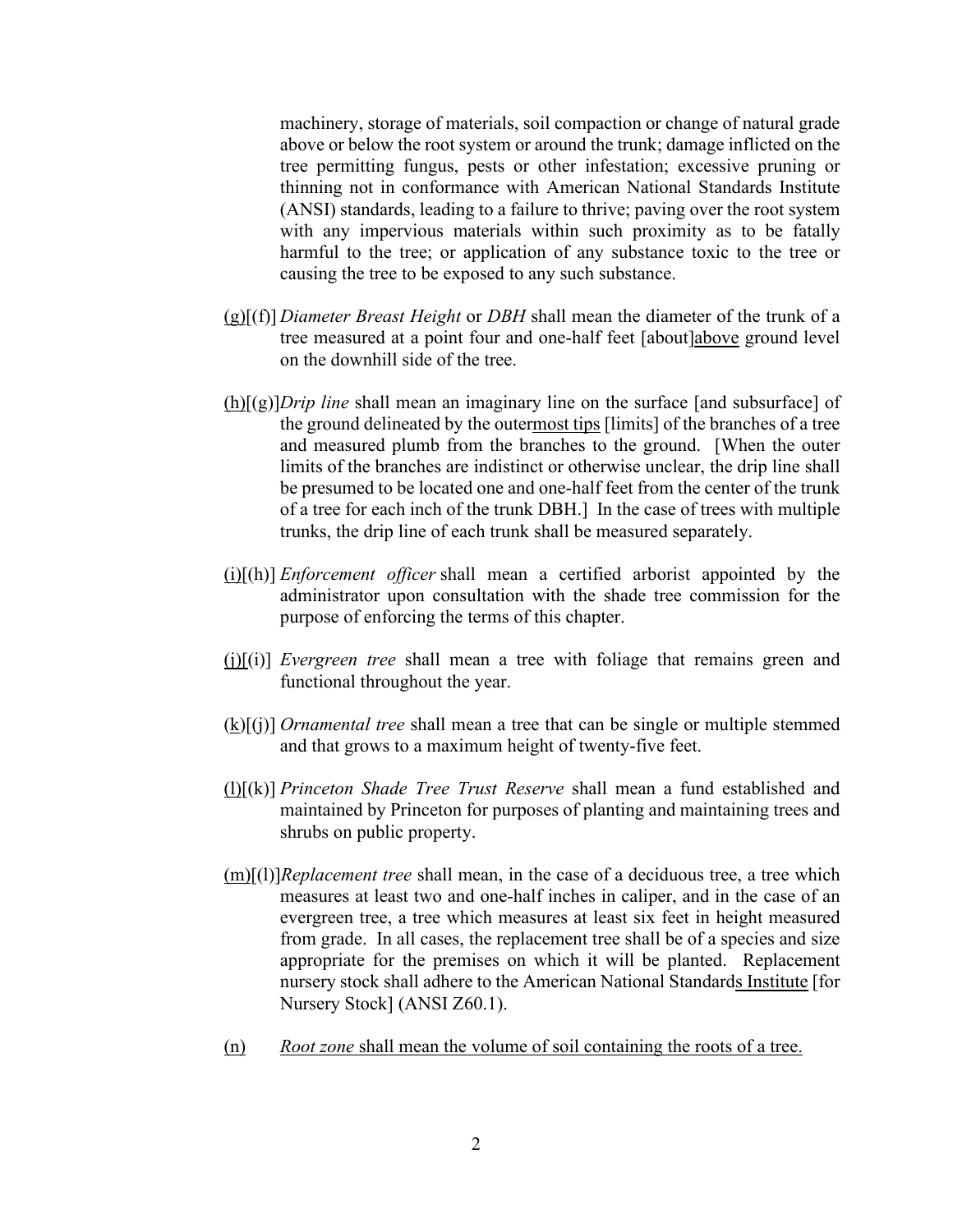- (o) *Shrub* shall mean any woody plant with persistent stems protruding from grade level.
- (p)[(m)]*Significant tree* shall mean a tree or grove of trees recognized as significant by the shade tree commission or enforcement officer on the basis of specimen, quality, historical significance, location, size or other unique characteristics.
- (q)[(n)]*Specimen tree* shall mean any tree equal to at least eighty percent of the size of those listed on the "Champion Big Tree Register" of the New Jersey Community Forestry Program in the Department of Environmental Protection's Division of Parks and Forestry, or any tree actually listed on the "Champion Big Tree Register."
- [(o) *Shrub* shall mean any woody plant with persistent stems protruding from grade level.]
- (r)[(p)] *Tree* shall mean any woody plant with a main stem or multiple stems with branches protruding above the root flare, which includes all deciduous, ornamental and evergreen trees.
- (s)[(q)]*Tree protection zone* or *TPZ* shall mean a space surrounding a tree, including its root zone and crown, established as a zone of protection for a tree. Except as provided immediately below in subsections (s)(1), (2) and/or (3), the TPZ shall be the area within the "drip line" of the tree, as that term is defined in section  $22-2[(g)](h)$  above. Note that the enforcement officer's consideration of factors under the exceptions below in subsections (s)(1), (2) and/or (3) shall be in accordance with the applicable provisions of the American National Standards Institute (ANSI 52.15).
	- (1) If the enforcement officer determines that the tree has a small, suppressed or asymmetric crown; branches whose outer limits are indistinct or otherwise unclear; or an irregular rooting area sufficient to render the drip line an inadequate basis for determining a TPZ, the TPZ shall be within the area that is one and one-half feet from the center of the trunk of the tree for each inch of the trunk DBH.
	- (2) Taking into consideration the significance, species, age, structure, stability, health and root zone of the tree, as well as soil conditions and proposed or ongoing construction activities, the enforcement officer, on inspection, may increase the extent of any TPZ to provide the protection reasonably necessary to ensure the tree's survival, health and stability.
	- (3) If a TPZ interferes with any existing structure or improvement, or any portion of a proposed construction site that is determined to be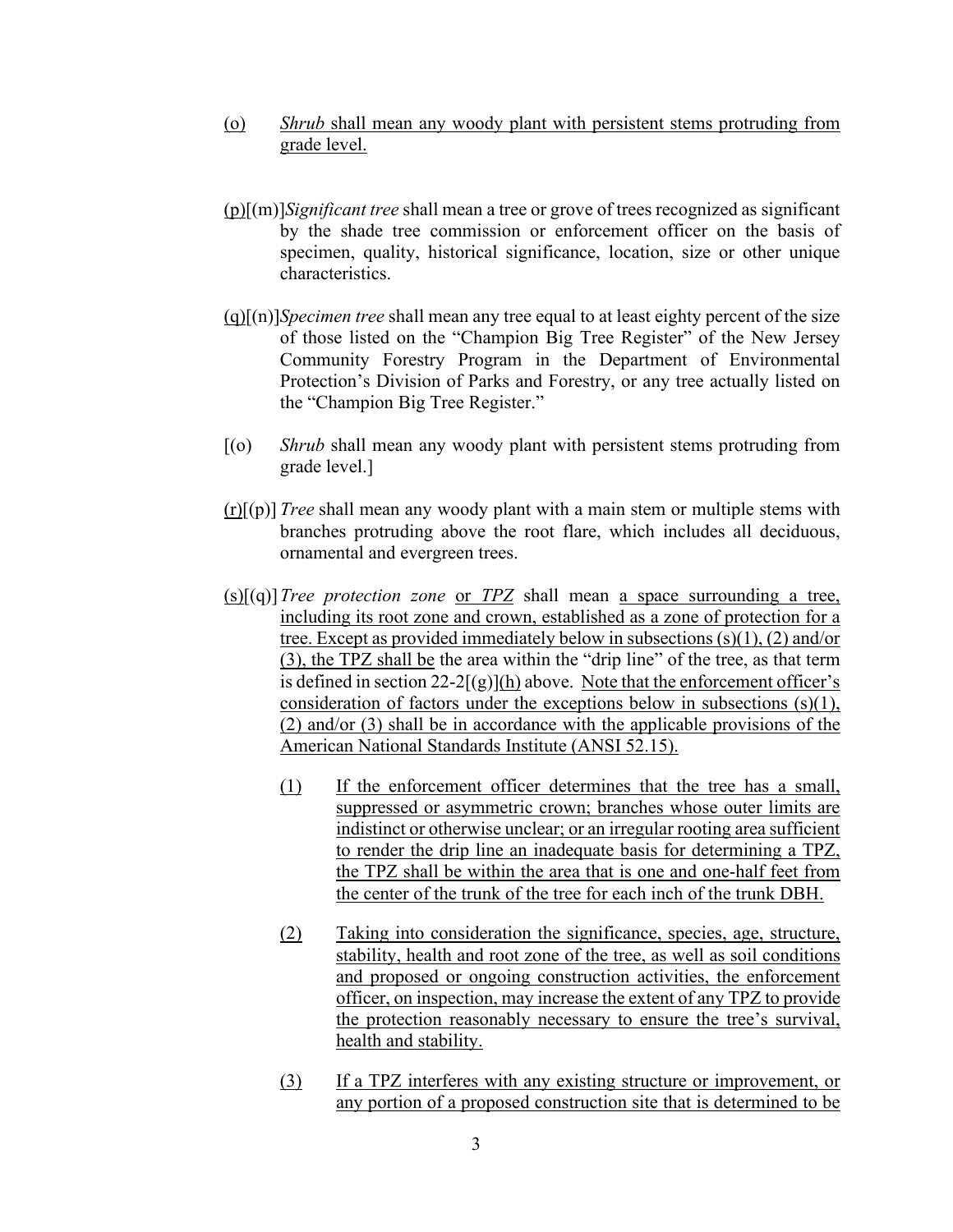essential and cannot reasonably be relocated, the enforcement officer shall modify the TPZ to reconcile the conflict, provided that the modified TPZ continues to protect the "critical root zone" as defined in section 22-2(c) above.

Section 2. Section 22-13, "Application for tree removal permit, of Chapter 22 of the

Township Code is hereby amended as follows (additions are underlined and deletions are

[bracketed]):

# **Sec. 22-13. Application for tree removal permit.**

- (a) General Application Requirements. A person desiring to remove or otherwise destroy a tree or trees as provided for in section 22-11 above shall first apply to the enforcement officer for a permit, on forms provided by the municipality and containing the information required in subsections (b), (c) and (d) of this section.
- (b) Narrative. The application required by subsection (a) above shall include a narrative specifying:
	- (1) The location of the premises where the tree removal or destruction is to take place, by both street address and lot and block number;
	- (2) The name and address of the owner of the premises;
	- (3) The name and address of the applicant for the permit, if other than the owner, accompanied by the owner's consent to said application;
	- (4) A list providing the species, DBH and number of trees to be destroyed or removed;
	- (5) The reason or purpose for the destruction or removal of trees; and
	- (6) A description of the applicant's tree replacement plan, in accordance with subsection (d) below.
- (c) Sketch/Printed Plan. The application required by subsection (a) above shall be accompanied by a sketch and/or printed plan showing the following:
	- (1) The size of the lot;
	- (2) All structures and their appurtenances, including but not limited to any building, garage, shed, deck, pool, driveway, walkway, patio or other impervious surface;
	- (3) The location upon the lot where the destruction or removal of the tree or trees is proposed to take place;
	- (4) The identity and location of trees to be destroyed or removed;
	- (5) The location of all streams and wetlands on the lot; and
	- (6) The proposed location(s) for planting of replacement tree(s), as well as their species and DBH.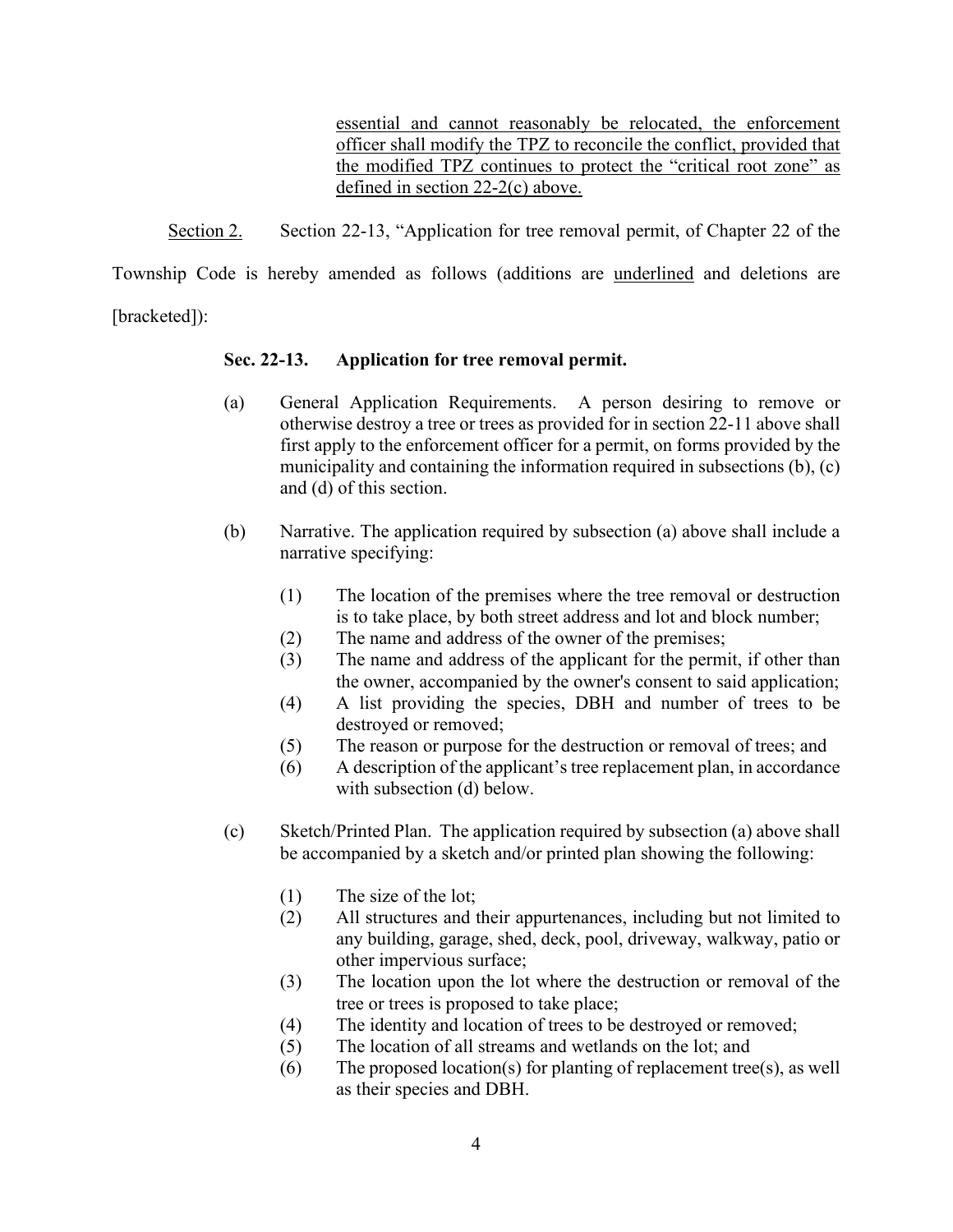- (d) Tree Replacement Plan. The application required by subsection (a) above shall be accompanied by a narrative and/or sketch or printed plan showing a tree replacement plan, to include and comply with the following:
	- (1) The tree replacement plan shall provide for replacing the removed or destroyed tree(s) in the same or contiguous location(s) on the premises, and in accordance with the following specific requirements. The tree replacement plan shall require that the applicant replace each removed or destroyed tree with one or more trees depending upon the DBH of the removed or destroyed tree, and in accordance with Schedule A immediately below, the "Tree Replacement Schedule."

| Tree Removed/Destroyed     | Required Replacement                    | <b>Tree Replacement</b> |
|----------------------------|-----------------------------------------|-------------------------|
|                            | <b>Tree</b>                             | Fee                     |
| Tree with DBH of 8" to     | Replacement<br>One                      | \$ [400.00] 550.00      |
| 16.99"                     | Tree                                    |                         |
| Tree with DBH of 17" to    | Replacement<br>(2)<br>Two               | [800.00]1,100.00<br>S.  |
| 30.99"                     | Trees                                   |                         |
| with DBH 31"<br>Tree<br>to | Replacement<br>(3)<br>Three             | \$[1,200.00]1,650.00    |
| 38.99"                     | Trees                                   |                         |
| Tree with DBH of 39" or    | Replacement<br>Four<br>$\left(4\right)$ | \$[1,600.00]2,200.00    |
| greater                    | Trees                                   |                         |

#### **SCHEDULE A – TREE REPLACEMENT SCHEDULE**

- (2) Based on industry standards and site conditions on the premises, and in consultation with the enforcement officer, the applicant may, in lieu of on-premises planting of the required replacement tree(s), be permitted to plant the replacement tree(s) on one or more appropriate off-premises locations, or pay a tree replacement fee into the Princeton Shade Tree Trust Reserve for each tree removed based on the foregoing Tree Replacement Schedule. The tree replacement fee shall represent the cost to replace the removed or destroyed tree(s), including administration and labor costs, and shall be maintained and utilized by Princeton for purposes of planting and maintaining trees and shrubs on public property. At least fifty percent of the required replacement trees shall be planted either on the premises or in an appropriate off-premises location(s). As used hereafter, the phrase "tree replacement plan" shall be deemed to include reference to the payment of a tree replacement fee.
- (3) The tree replacement plan shall identify the applicant's proposal for compliance with this subsection (d), including specifying the species, size and quantity of replacement trees, the proposed location(s) for planting of replacement trees on and off the premises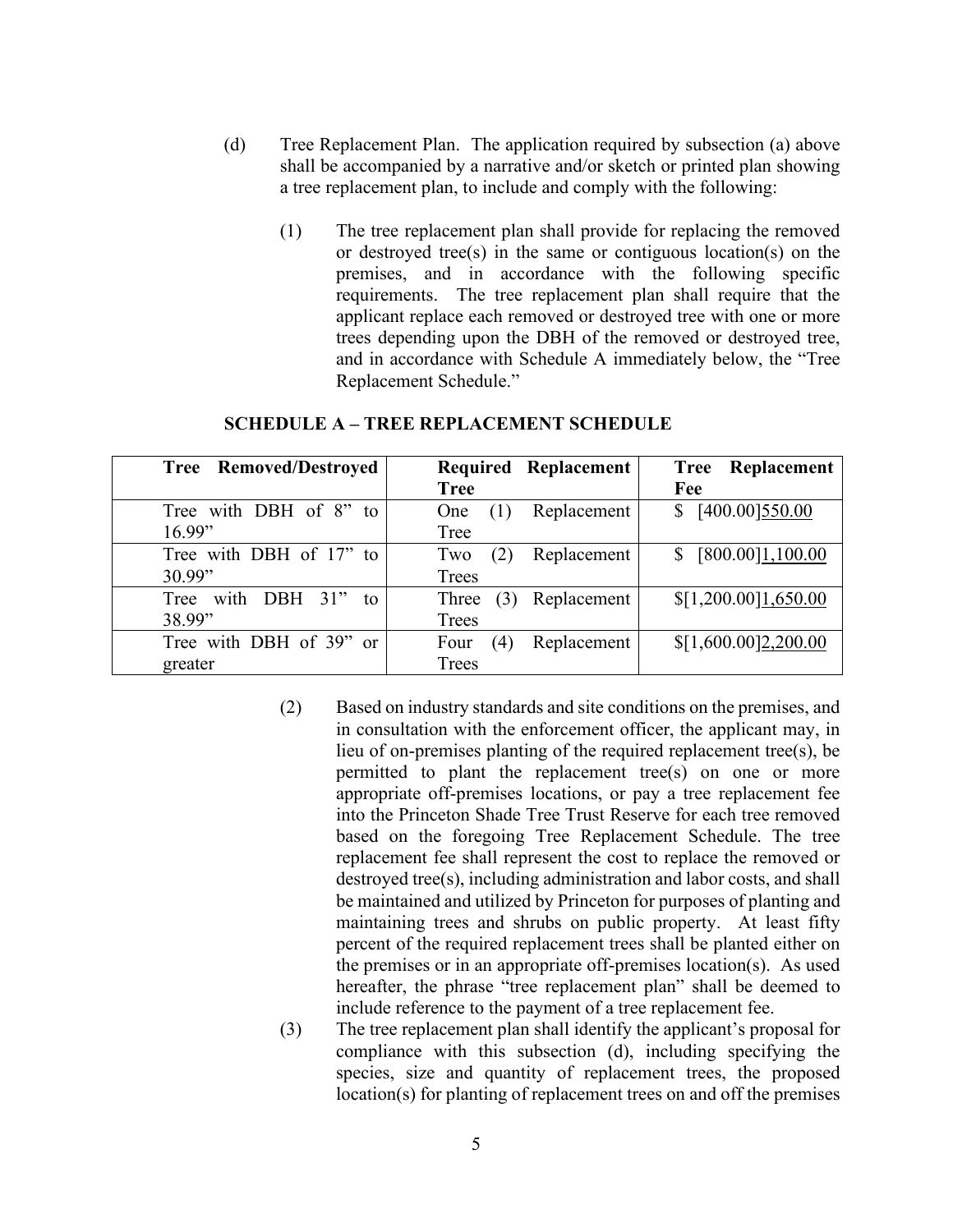and the applicant's acknowledgment of the required tree replacement fees. In order to maintain the existing canopy, preference shall be for the replacement of deciduous trees with deciduous trees and evergreen trees with evergreen trees.

- (e) Marking. The applicant shall conspicuously mark each tree to be removed or destroyed with a material which can be wrapped around the trunk of each tree, such as ribbon or string.
- (f) Notice. Prior to filing the application, the applicant shall mail or hand deliver a copy of the application to the owners of the properties contiguous to the premises where the proposed tree destruction or removal is to take place. The applicant shall confirm compliance with this requirement on the application.
- (g) The fee for each application shall be forty dollars.
- Section 3. Section 22-19, "Registration Requirements," of Chapter 22 of the Township

Code is hereby amended as follows (additions are underlined and deletions are [bracketed]):

# **Sec. 22-19. Registration requirements.**

Any person engaging in tree pruning, removal and/or repair in the municipality shall be registered with the New Jersey State Board of Tree Experts to provide "Tree Care Services" in New Jersey and under the applicable regulations, N.J.A.C. 7:3A et seq.

- [(a) No person shall engage in tree pruning, removal and/or repair in the municipality for hire without first registering with the enforcement officer, on forms to be supplied by said enforcement officer. Completed registration forms shall become public records.
- (b) The purpose of this registration requirement is to ensure that persons engaged in tree pruning, removal and/or repair in the municipality for hire are cognizant of the municipality's tree ordinances and other applicable ordinances, laws and regulations.
- (c) At the time of registration, applicants shall certify that they have received a copy of and will comply with the municipality's tree ordinances.
- (d) The municipality makes no guarantee or representation regarding the fitness, knowledge or qualification of any person that is registered by the municipality to engage in tree pruning, removal and/or repair for hire.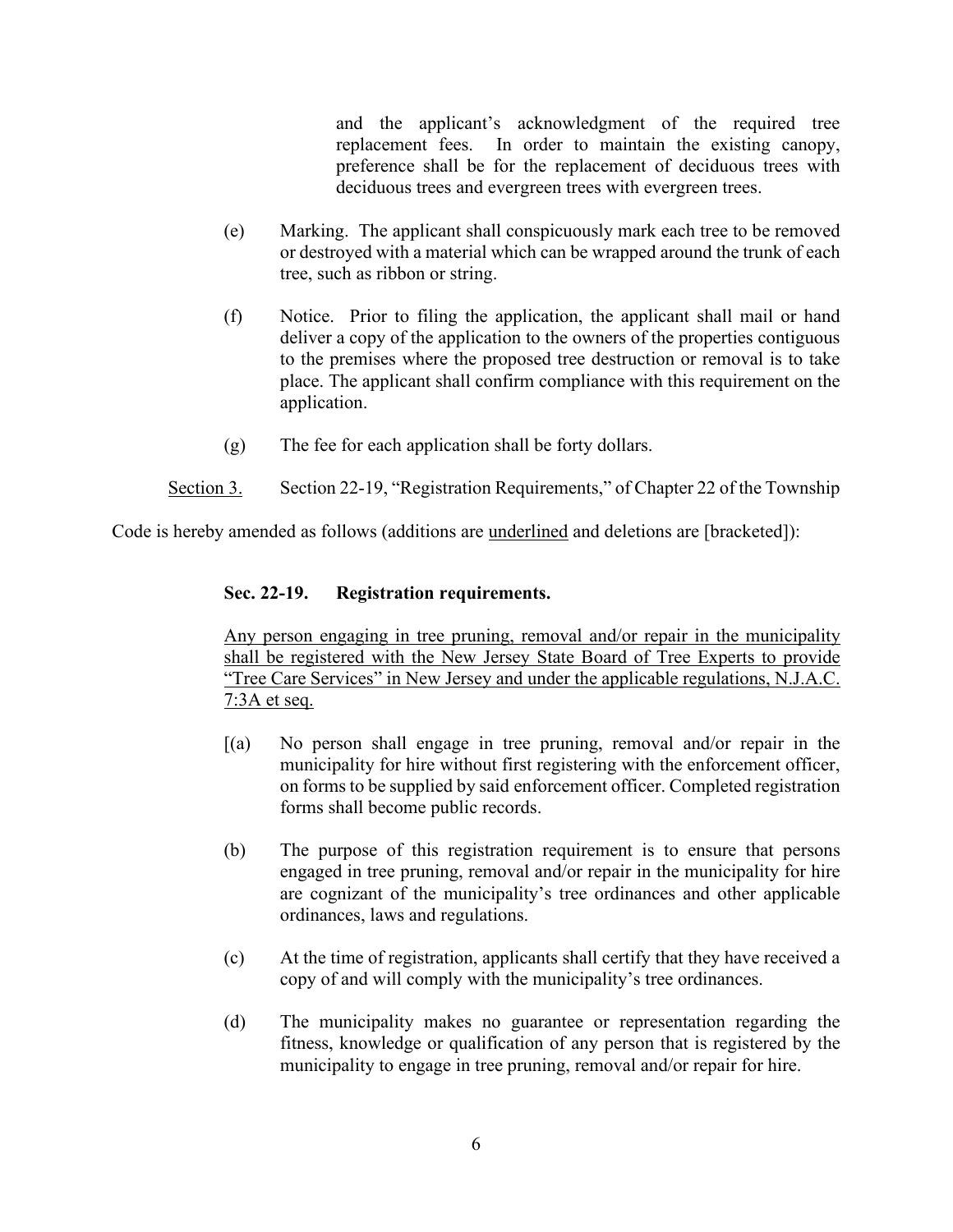- (e) Every registration shall be issued and renewed on an annual basis, effective January 1 of each year, upon payment of an annual fee to the enforcement officer in the amount of fifty dollars.
- (f) No registration shall be required of any owner of real property in the municipality who shall personally perform activities otherwise requiring a registration; except that all such work must otherwise comply with the municipality's tree ordinances.
- (g) The mayor and council may, upon recommendation of the director of infrastructure and operations, or his or her designee, after notice and an opportunity for a hearing, suspend or revoke any registration for violation of law (including but not limited to wage theft laws) or related municipal ordinances, or for good cause, which is shown to be prejudicial to the public health, safety or welfare. When the director of infrastructure and operations, or his or her designee, has reasonable cause or belief that an emergency affecting the public health, safety or welfare so requires, said director (or designee) may temporarily suspend any registration for a period not to exceed one week, until the mayor and council can be convened to consider said suspension.
- (h) Applicants shall be advised at the time of registration that they are required to dispose of all trees for which a permit of removal is granted pursuant to section 22-14 in accordance with then current industry standards of proper disposal for said trees.
- (i) Any person who violates this section shall be subject to the penalties set forth in section 22-16 above.
- (j) As used in this article, "wage theft" shall mean having been found guilty, liable or responsible in any judicial or administrative proceeding of committing a violation of the Federal Fair Labor Standards Act of 1938, 29 U.S.C.A. § 201 *et seq*., the New Jersey Wage and Hour Law, N.J.S.A. 34:11-56a. *et seq.*, the New Jersey State Wage Payment Law, N.J.S.A. 34:11-4.1 *et seq.* or N.J.S.A. 2C:40A-2 (violation of contract to pay employees).]

Section 4. Section 22-20, "Tree Protection and tree protection zones on construction sites," of Chapter 22 of the Township Code, is hereby amended as follows (additions are underlined and deletions are [bracketed]):

## **Sec. 22-20. Tree protection and tree protection zones on construction sites.**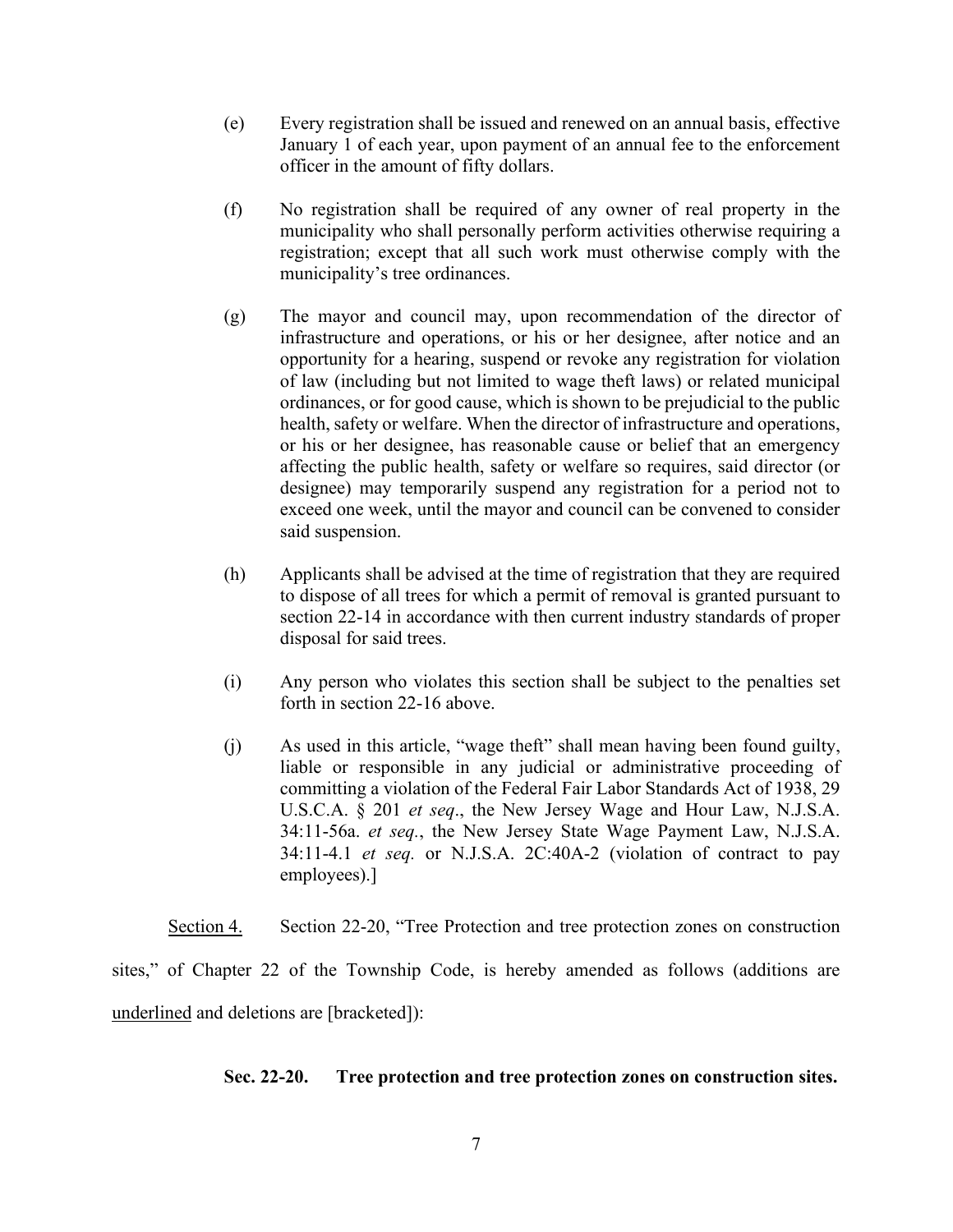- (a) As used in this article, reference to "construction site" or "site" shall refer to any real property upon which any person (referred to herein as a "contractor") proposes to or does engage in the construction, reconstruction, renovation, expansion, repair, maintenance or demolition of any building, structure, infrastructure or other improvement including landscaping located upon said real property.
- (b) Contractors shall comply with the provisions of this chapter on site during construction.
- (c) Contractors shall safeguard areas referred to herein as TPZs ["tree protection zones"] for each of the trees on the site, the removal or destruction of which is regulated under section 22-11 of this chapter, and for which the contractor has not received a permit allowing its removal or destruction [during construction]. [The phrase "tree protection zone" is defined in section 22-2 above.] In addition, contractors shall safeguard the TPZ of any tree on contiguous property or in the municipal right-of-way, the removal or destruction of which is regulated under section 22-11. However, the authority and requirement under this chapter to safeguard trees on contiguous properties or in the municipal right-of-way shall be limited to that portion of the TPZ that is on the site. Contractors shall not be permitted to safeguard a TPZ on contiguous property or in the municipal right-of-way without the express written consent of the owner(s) of such adjacent property.
	- (1) No contractor shall be permitted, for any length of time, to place or maintain, or cause to be placed or maintained, in or upon a TPZ[tree protection zone], any stone, cement, [sidewalk,] mortar, building material, impervious material, dumpster or roll-off container, construction or storage trailer, portable toilet or other material, item or substance that shall impede or prevent the free access of water, air or fertilizer to the roots of any tree. No contractor shall disturb the soil within a tree protection zone. No contractor shall be permitted to conduct any excavation or other construction-related activities within a TPZ.
	- (2) A contractor shall be required to use fencing to protect areas identified as TPZs[tree protection zones] for every tree on site, the removal or destruction of which is regulated under this chapter and for which the contractor has not received a permit allowing its removal or destruction. Fencing shall also be required to protect areas on site identified as TPZs for trees on contiguous properties or in the municipal right-of-way, in accordance with the first paragraph of section  $22-20(c)$ .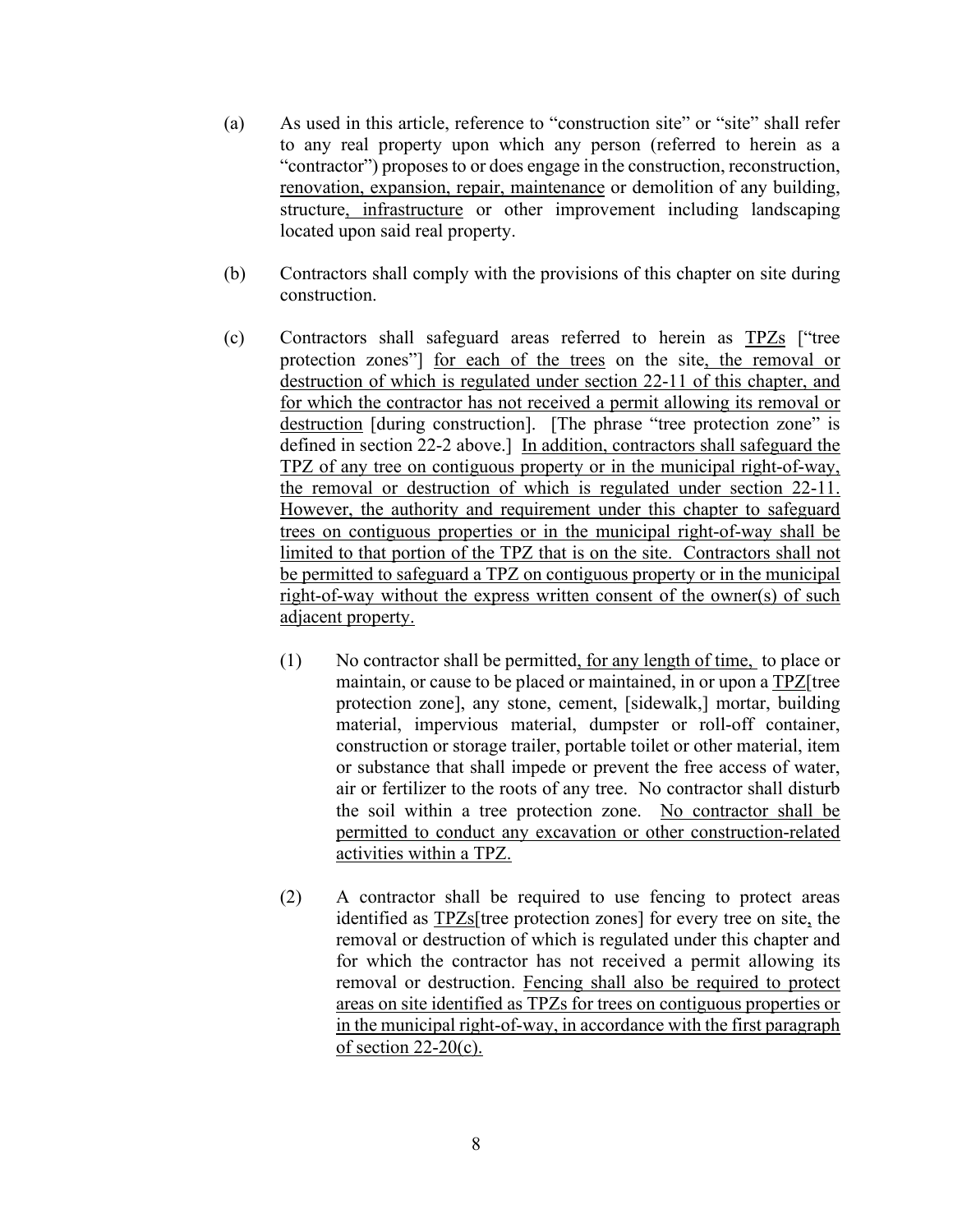- (3) The fence required by this section shall be a four-foot tall woodenslat snow fence with five-strand metal wire installed with metal posts at intervals of six feet.
- (4) Notwithstanding the above, a contractor may request permission to carry out work within a TPZ by submitting a written plan that demonstrates (a) the need for such work within the TPZ and (b) the manner in which the contractor will protect the critical root zone of the tree(s) in the TPZ. The enforcement officer shall review and approve or disapprove such request. No work may take place within a TPZ without the written approval of the enforcement officer. The enforcement officer will have the authority to monitor and inspect all work authorized under this subsection.
- (5) In the event a contractor seeks to carry out work within a TPZ and is unable to protect the critical root zone of the tree(s) in the TPZ, the contractor shall make application pursuant to section 22-11 for a tree removal permit.

Section 5. Section 10A-3(a), "General Site Standards," of Chapter 10A of the "Code" of the Borough of Princeton, New Jersey, 1974" ("Borough Code"), entitled "Construction Site Maintenance," is hereby amended as follows (additions are underlined and deletions are [bracketed]):

# **Sec. 10A-3. General Site Standards.**

(a) As used in this chapter, "construction site" and "site" shall refer to any real property upon which any person proposes to or does engage in the construction, reconstruction, renovation, expansion, repair, maintenance or demolition of any building, structure, infrastructure or other improvement including landscaping located upon said real property. A construction permit may or may not be required for such work upon said property.

Section 6. Section 10A-7A, "Tree protection and tree protection zones," of Chapter 10A

of the Borough Code is hereby amended as follows (additions are underlined and deletions are [bracketed]):

## **Sec. 10A-7A. Tree protection and tree protection zones.**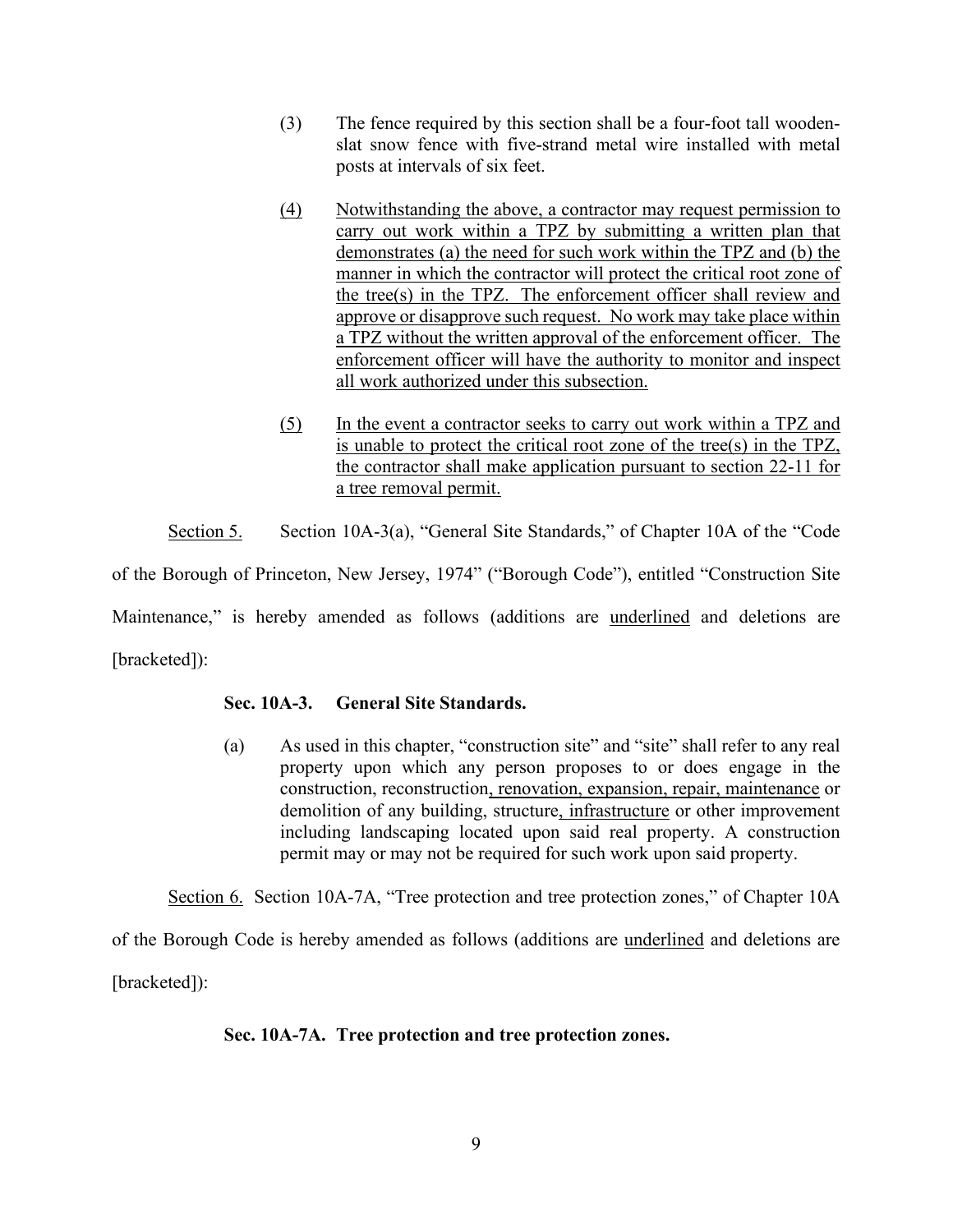- (a) The contractor shall ensure compliance with Chapter 22 of the Princeton Township Code, entitled "Trees and Shrubs," on the site during construction.
- (b) In addition, the contractor shall be responsible for safeguarding areas referred to in this section as "tree protection zones" for each of the trees on the site, the removal or destruction of which is regulated under section 22- 11 of Chapter 22 of the Princeton Township Code, entitled "Trees and Shrubs," and for which the contractor has not received a permit allowing its removal or destruction. [during construction.] The phrase "tree protection zone" is defined in section 22-2 of Chapter 22 of the Princeton Township Code[, entitled "Trees and Shrubs"]. In addition, contractors shall safeguard the tree protection zone of any tree on contiguous property or in the municipal right-of-way, the removal or destruction of which is regulated under section 22-11. However, the authority and requirement under this section to safeguard trees on contiguous properties or in the municipal rightof-way shall be limited to that portion of the tree protection zone that is on the site. Contractors shall not be permitted to safeguard a tree protection zone on contiguous property or in the municipal right-of-way without the express written consent of the owner(s) of such adjacent property.
	- (1)[(c)]No contractor shall be permitted, for any length of time, to place or maintain, or cause to be placed or maintained, in or upon a tree protection zone, any stone, cement, [sidewalk,] mortar, building material, impervious material, dumpster or roll-off container, construction or storage trailer, portable toilet or other material, item or substance that shall impede or prevent the free access of water, air or fertilizer to the roots of any tree. No contractor shall disturb the soil within a tree protection zone. No contractor shall be permitted to conduct any excavation or other construction-related activities within a tree protection zone.
	- $(2)$ [(d)]A contractor shall be required to use fencing to protect areas identified as tree protection zones for every tree on site, the removal or destruction of which is regulated under Chapter 22 of the Princeton Township Code and for which the contractor has not received a permit allowing its removal or destruction. Fencing shall also be required to protect areas on site identified as tree protection zones for trees on contiguous properties or in the municipal rightof-way, in accordance with the first paragraph of section 10A-7A(b).
	- $(3)[(e)]$ The fence required by this section shall be a four-foot tall woodenslat snow fence with five-strand metal wire installed with metal posts at intervals of six feet.